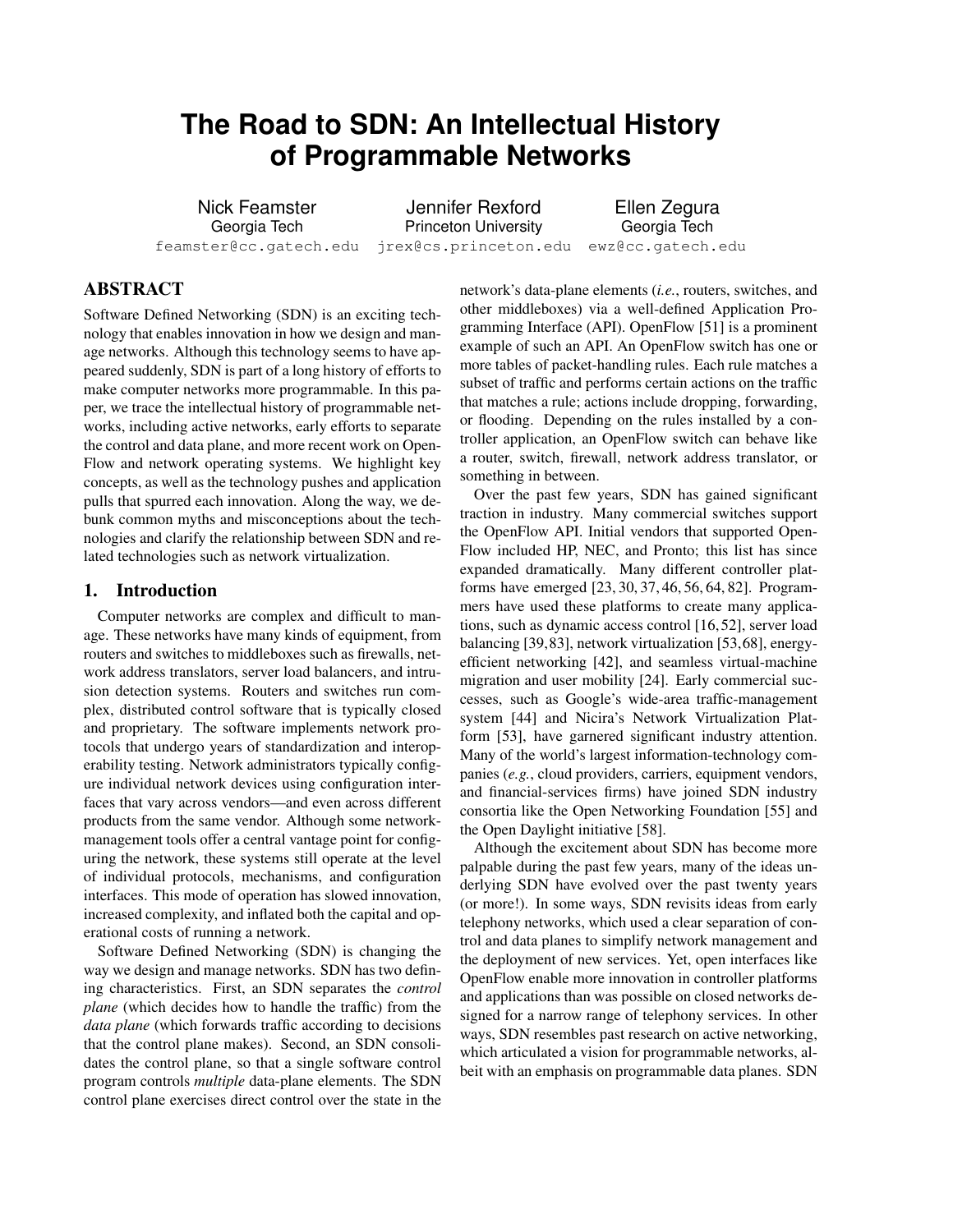also relates to previous work on separating the control and data planes in computer networks.

In this article, we present an intellectual history of programmable networks culminating in present-day SDN. We capture the evolution of key ideas, the application "pulls" and technology "pushes" of the day, and lessons that can help guide the next set of SDN innovations. Along the way, we debunk myths and misconceptions about each of the technologies and clarify the relationship between SDN and related technologies, such as network virtualization. Our history begins twenty years ago, just as the Internet takes off, at a time when the Internet's amazing success exacerbated the challenges of managing and evolving the network infrastructure. We focus on innovations in the networking community (whether by researchers, standards bodies, or companies), although we recognize that these innovations were in some cases catalyzed by progress in other areas, including distributed systems, operating systems, and programming languages. The efforts to create a programmable network infrastructure also clearly relate to the long thread of work on supporting programmable packet processing at high speeds [5, 21, 38, 45, 49, 72, 74].

Before we begin our story, we caution the reader that any history is incomplete and more nuanced than a single storyline might suggest. In particular, much of the work that we describe in this article predates the usage of the term "SDN", coined in an article [36] about the OpenFlow project at Stanford. The etymology of the term "SDN" is itself complex, and, although the term was initially used to describe Stanford's OpenFlow project, the definition has since expanded to include a much wider array of technologies. (The term has even been sometimes co-opted by industry marketing departments to describe unrelated ideas that predated Stanford's SDN project.) Thus, instead of attempting to attribute direct influence between projects, we instead highlight the evolution of and relationships between the ideas that represent the defining characteristics of SDN, regardless of whether or not they directly influenced specific subsequent research. Some of these early ideas may not have directly influenced later ones, but we believe that the connections between the concepts that we outline are noteworthy, and that these projects of the past may yet offer new lessons for SDN in the future.

#### 2. The Road to SDN

Making computer networks more programmable enables innovation in network management and lowers the barrier to deploying new services. In this section, we review early work on programmable networks. We divide the history into three stages, as shown in Figure 1. Each stage has its own contributions to the history: (1) active networks (from the mid-1990s to the early 2000s), which introduced programmable functions in the network to enable greater to innovation; (2) control and data plane separation (from around 2001 to 2007), which developed open interfaces between the control and data planes; and (3) the OpenFlow API and network operating systems (from 2007 to around 2010), which represented the first instance of widespread adoption of an open interface and developed ways to make control-data plane separation scalable and practical.

Network virtualization played an important role throughout the historical evolution of SDN, substantially predating SDN yet taking root as one of the first significant use cases for SDN. We discuss network virtualization and its relationship to SDN in Section 3.

## 2.1 Active Networking

The early- to mid-1990s saw the Internet take off, with applications and appeal that far outpaced the early applications of file transfer and email for scientists. More diverse applications and greater use by the general public drew researchers who were eager to test and deploy new ideas for improving network services. To do so, researchers designed and tested new network protocols in small lab settings and simulated behavior on larger networks. Then, if motivation and funding persisted, they took ideas to the Internet Engineering Task Force (IETF) to standardize these protocols. The standardization process was slow and ultimately frustrated many researchers.

In response, some networking researchers pursued an alternative approach of opening up network control, roughly based on the analogy of the relative ease of re-programming a stand-alone PC. Specifically, conventional networks are not "programmable" in any meaningful sense of the word. Active networking represented a radical approach to network control by envisioning a programming interface (or *network API*) that exposed resources (*e.g.*, processing, storage, and packet queues) on individual network nodes, and supported the construction of custom functionality to apply to a subset of packets passing through the node. This approach was anathema to many in the Internet community who advocated that simplicity in the network core was critical to Internet success.

The active networks research program explored radical alternatives to the services provided by the traditional Internet stack via IP or by Asynchronous Transfer Mode (ATM), the other dominant networking approach of the early 1990s. In this sense, active networking was the first in a series of *clean-slate* approaches to network architecture [14] subsequently pursued in programs such as GENI (Global Environment for Network Innovations) [33] and NSF FIND (Future Internet Design) [28] in the United States, and EU FIRE (Future Internet Research and Experimentation Initiative) [29] in the European Union.

The active networking community pursued two programming models: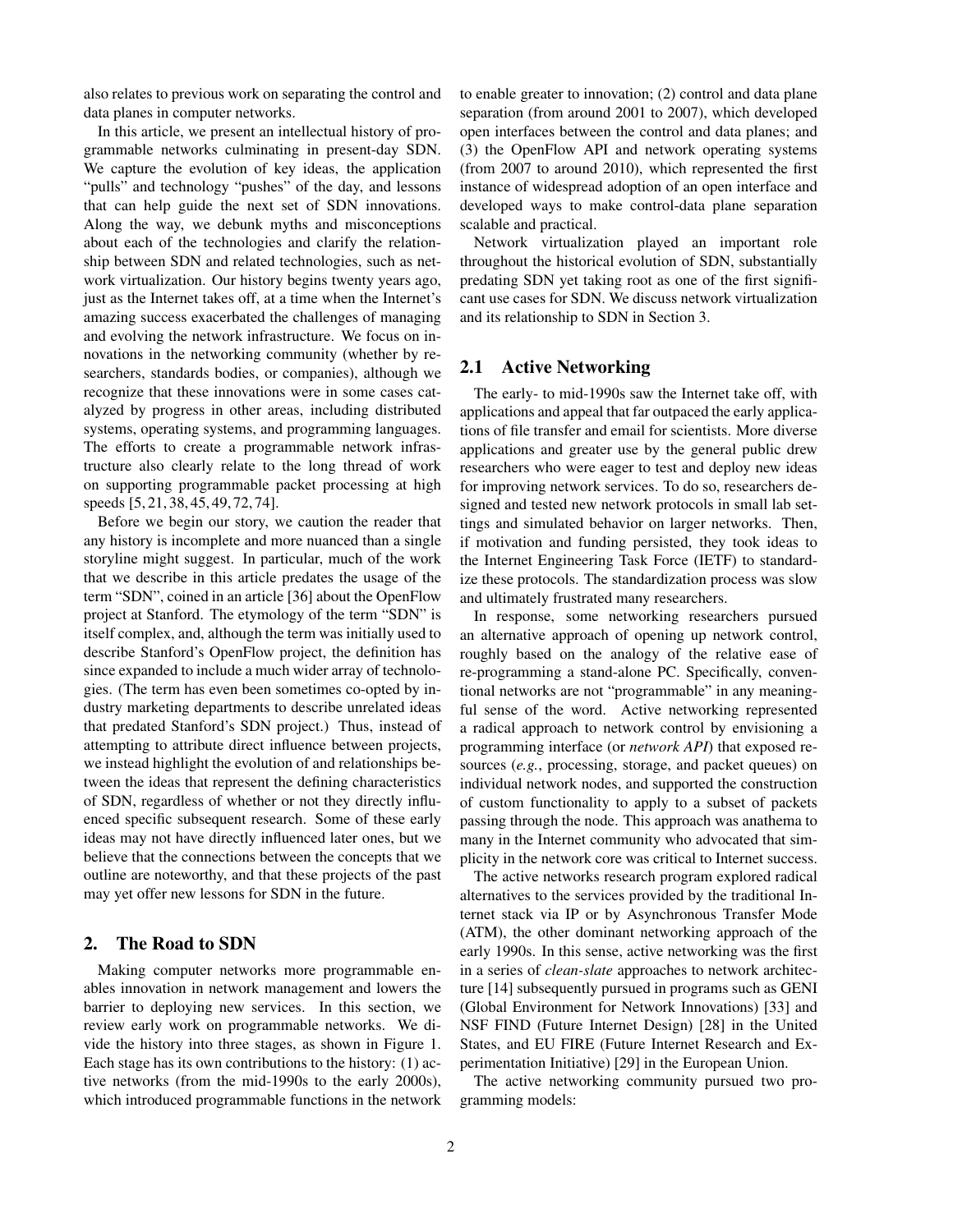

Figure 1: Selected developments in programmable networking over the past 20 years, and their chronological relationship to advances in network virtualization (one of the first successful SDN use cases).

- the *capsule model*, where the code to execute at the nodes was carried in-band in data packets [84]; and
- the *programmable router/switch model*, where the code to execute at the nodes was established by out-of-band mechanisms (*e.g.*, [8, 69]).

The capsule model came to be most closely associated with active networking. In intellectual connection to subsequent efforts, though, both models have some lasting legacy. Capsules envisioned installation of new data-plane functionality across a network, carrying code in data packets (as in earlier work on packet radio [90]) and using caching to improve efficiency of code distribution. Programmable routers placed decisions about extensibility directly in the hands of the network operator.

Technology push and use pull. The "technology pushes" that encouraged active networking included reduction in the cost of computing, making it conceivable to put more processing in the network, advances in programming languages such as Java that offered platform portability and some code execution safety, and virtual machine technology that protected the host machine (in this case the active node) and other processes from misbehaving programs [71]. Some active networking research projects also capitalized on advances in rapid code compilation and formal methods.

An important catalyst in the active networking ecosystem was funding agency interest, in particular the Active Networks program created and supported by the U.S. Defense Advanced Research Projects Agency (DARPA) from the mid-1990s into the early 2000s. Although not all research work in active networks was funded by DARPA, the funding program supported a collection of projects and, perhaps more importantly, encouraged convergence on a terminology and set of active network components so that projects could contribute to a whole meant to be greater than the sum of the parts [14]. The Active Networks program placed an emphasis on demonstrations and project inter-operability, with a concomitant level of development effort. The bold and concerted push from a funding agency in the absence of near-term use cases may have also contributed to a degree of community skepticism about active networking that was often healthy but could border on hostility and may have obscured some of the intellectual connections between that work and later efforts to provide network programmability.

The "use pulls" for active networking described in the literature of the time [15, 75] are remarkably similar to the examples used to motivate SDN today. The issues of the day included network service provider frustration with the timescales necessary to develop and deploy new network services (so-called network ossification), thirdparty interest in value-added, fine-grained control to dynamically meet the needs of particular applications or network conditions, and researcher desire for a platform that would support experimentation at scale. Additionally, many early papers on active networking cited the proliferation of middleboxes, including firewalls, proxies, and transcoders, each of which had to be deployed separately and entailed a distinct (often vendor-specific) programming model. Active networking offered a vision of unified control over these middleboxes that could ultimately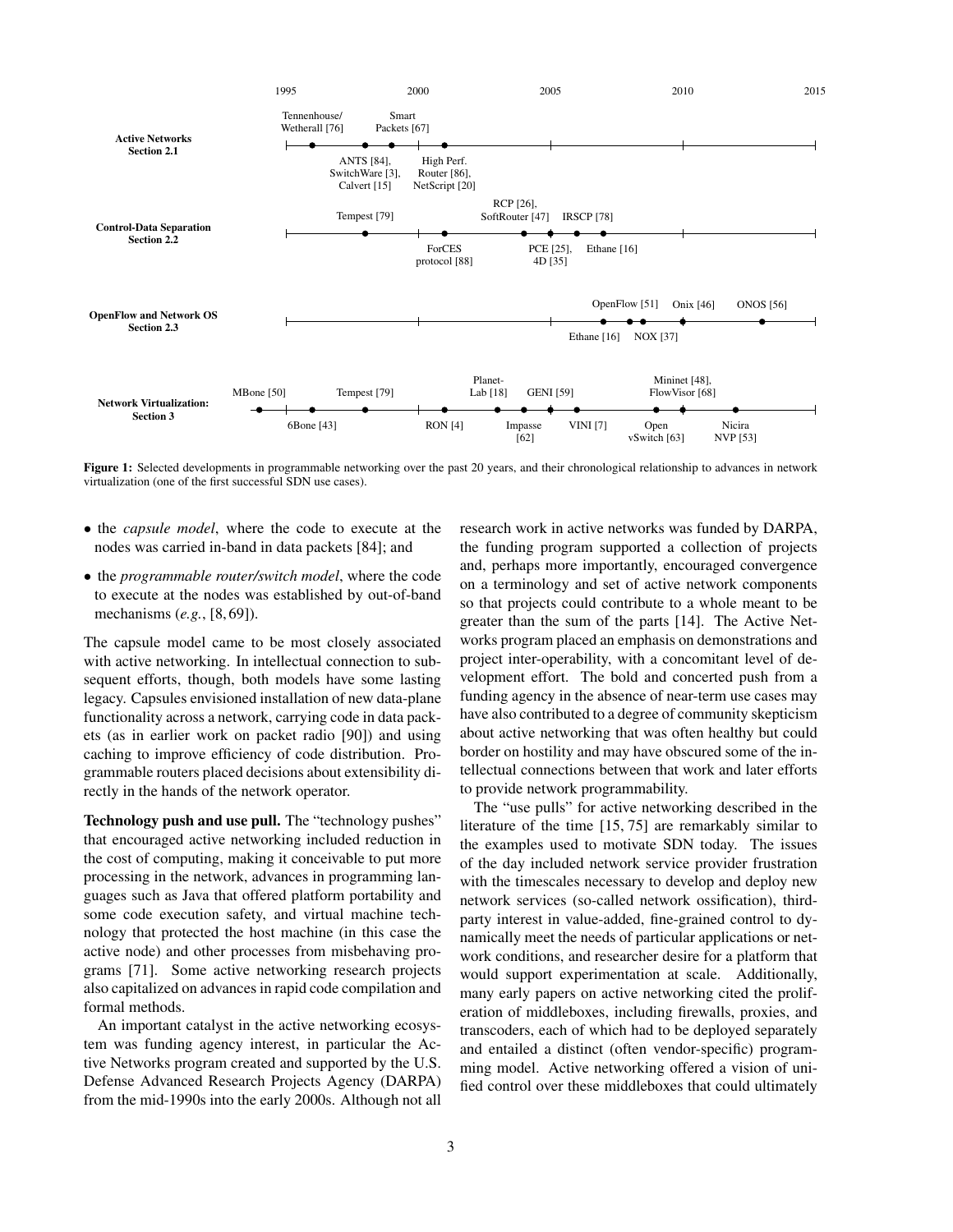replace the ad hoc, one-off approaches to managing and controlling these boxes [75]. Interestingly, the early literature foreshadows the current trends in network functions virtualization (NFV) [19], which also aims to provide a unifying control framework for networks that have complex middlebox functions deployed throughput.

Intellectual contributions. Active networks offered intellectual contributions that relate to SDN. We note three in particular:

- *Programmable functions in the network to lower the barrier to innovation.* Research in active networks pioneered the notion of programmable networks as a way to lower the barrier to network innovation. The notion that it is difficult to innovate in a production network and pleas for increased programmability were commonly cited in the initial motivation for SDN. Much of the early vision for SDN focused on *control-plane* programmability, whereas active networks focused more on *data-plane programmability*. That said, data-plane programmability has continued to develop in parallel with controlplane efforts [5, 21], and data-plane programmability is again coming to the forefront in the emerging NFV initiative. Recent work on SDN is exploring the evolution of SDN protocols such as OpenFlow to support a wider range of data-plane functions [11]. Additionally, the concepts of isolation of experimental traffic from normal traffic—which have their roots in active networking—also appear front and center in design documents for OpenFlow [51] and other SDN technologies (*e.g.*, FlowVisor [31]).
- *Network virtualization, and the ability to demultiplex to software programs based on packet headers.* The need to support experimentation with multiple programming models led to work on network virtualization. Active networking produced an architectural framework that describes the components of such a platform [13]. The key components of this platform are a shared Node Operating System (NodeOS) that manages shared resources; a set of Execution Environments (EEs), each of which defines a virtual machine for packet operations; and a set of Active Applications (AAs) that work within a given EE to provide an end-to-end service. Directing packets to a particular EE depends on fast pattern matching on header fields and demultiplexing to the appropriate EE. Interestingly, this model was carried forward in the PlanetLab [61] architecture, whereby different experiments run in virtual execution environments, and packets are demultiplexed into the appropriate execution environment on their packet headers. Demultiplexing packets into different virtual execution environments has also been applied to the design of virtualized programmable hardware data planes [5].

• *The vision of a unified architecture for middlebox orchestration.* Although the vision was never fully realized in the active networking research program, early design documents cited the need for unifying the wide range of middlebox functions with a common, safe programming framework. Although this vision may not have directly influenced the more recent work on NFV, various lessons from active networking research may prove useful as we move forward with the application of SDN-based control and orchestration of middleboxes.

Myths and misconceptions. Active networking included the notion that a network API would be available to endusers who originate and receive packets, though most in the research community fully recognized that end-user network programmers would be rare [15]. The misconception that packets would necessarily carry Java code written by end users made it possible to dismiss active network research as too far removed from real networks and inherently unsafe. Active networking was also criticized at the time for not being able to offer practical performance and security. While performance was not a first-order consideration of the active networking research community (which focused on architecture, programming models, and platforms), some efforts aimed to build high-performance active routers [86]. Similarly, while security was under-addressed in many of the early projects, the Secure Active Network Environment Architecture project [2] was a notable exception.

In search of pragmatism. Although active networks articulated a vision of programmable networks, the technologies did not see widespread deployment. Many factors drive the adoption of a technology (or lack thereof). Perhaps one of the biggest stumbling blocks that active networks faced was the lack of an immediately compelling problem or a clear path to deployment. A significant lesson from the active networks research effort was that "killer" applications for the data plane are hard to conceive. The community proffered various applications that could benefit from in-network processing, including information fusion, caching and content distribution, network management, and application-specific quality of service [15, 75]. Unfortunately, although performance benefits could be quantified in the lab, none of these application areas demonstrated a sufficiently compelling solution to a pressing need.

Subsequent efforts, which we describe in the next subsection, were more modest in terms of the scope of problems they addressed, focusing narrowly on routing and configuration management. In addition to a narrower scope, the next phase of research developed technologies that drew a clear distinction and separation between the functions of the control and data planes. This separation ultimately made it possible to focus on innovations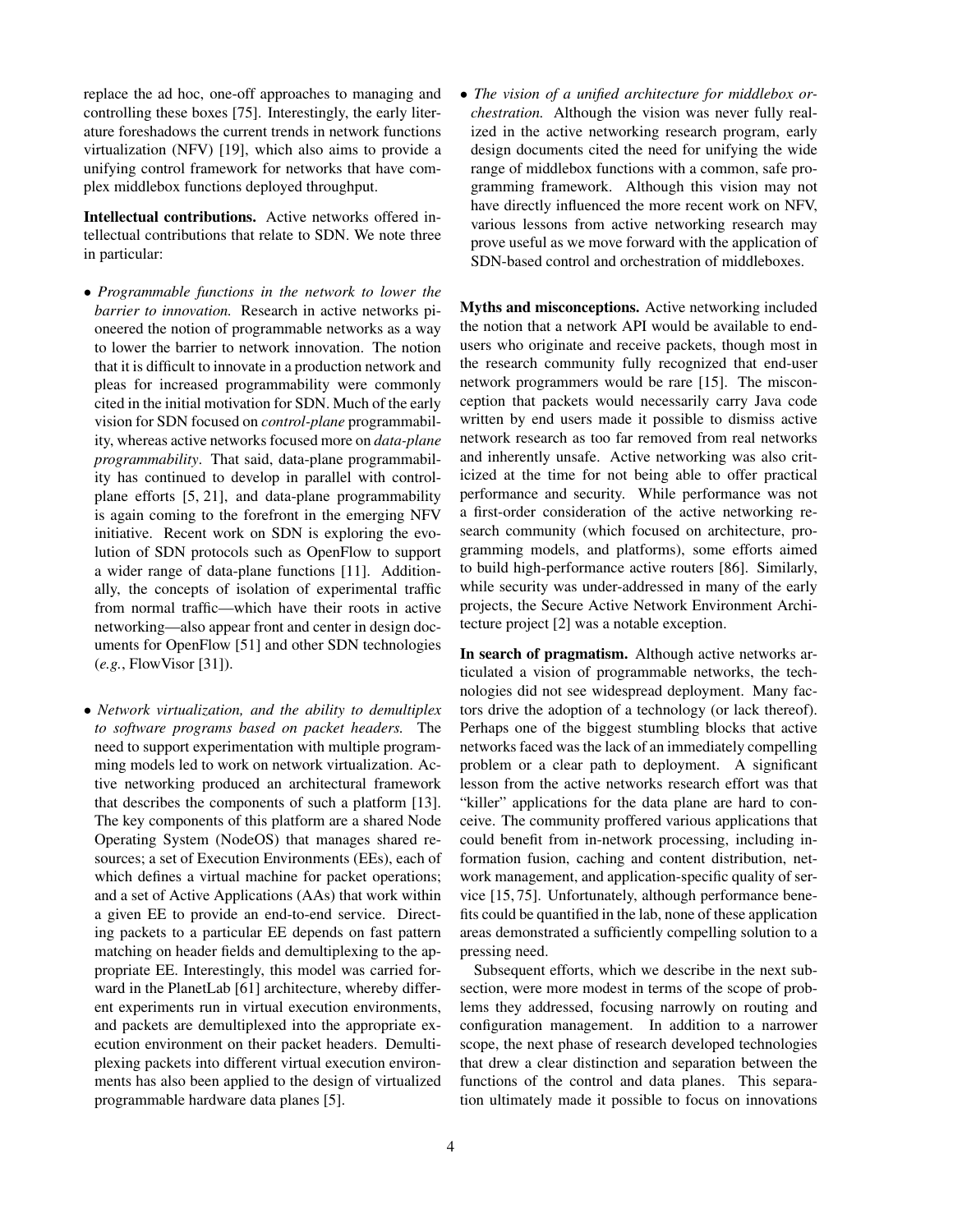in the control plane, which not only needed a significant overhaul but also (because it is commonly implemented in software) presented a lower barrier to innovation than the data plane.

## 2.2 Separating Control and Data Planes

In the early 2000s, increasing traffic volumes and a greater emphasis on on network reliability, predictability, and performance led network operators to seek better approaches to certain network-management functions such as the control over the paths used to deliver traffic (a practice commonly known as traffic engineering). The means for performing traffic engineering using conventional routing protocols were primitive at best. Operators' frustration with these approaches were recognized by a small, well-situated community of researchers who either worked for or interacted regularly with backbone network operators. These researchers explored pragmatic, near-term approaches that were either standards-driven or imminently deployable using existing protocols.

Specifically, conventional routers and switches embody a tight integration between the control and data planes. This coupling made various network-management tasks, such as debugging configuration problems and predicting or controlling routing behavior, exceedingly challenging. To address these challenges, various efforts to separate the data and control planes began to emerge.

Technology push and use pull. As the Internet flourished in the 1990s, the link speeds in backbone networks grew rapidly, leading equipment vendors to implement packet-forwarding logic directly in hardware, separate from the control-plane software. In addition, Internet Service Providers (ISPs) were struggling to manage the increasing size and scope of their networks, and the demands for greater reliability and new services (such as virtual private networks). In parallel with these two trends, the rapid advances in commodity computing platforms meant that servers often had substantially more memory and processing resources than the control-plane processor of a router deployed just one or two years earlier. These trends catalyzed two innovations:

- an *open interface between the control and data planes*, such as the ForCES (Forwarding and Control Element Separation) [88] interface standardized by the Internet Engineering Task Force (IETF) and the Netlink interface to the kernel-level packet-forwarding functionality in Linux [66]; and
- *logically centralized control* of the network, as seen in the Routing Control Platform (RCP) [12, 26] and Soft-Router [47] architectures, as well as the Path Computation Element (PCE) [25] protocol at the IETF.

These innovations were driven by industry's demands for technologies to manage routing within an ISP network.

Some early proposals for separating the data and control planes also came from academic circles, in both ATM networks [10, 32, 80] and active networks [70].

Compared to earlier research on active networking, these projects focused on pressing problems in network management, with an emphasis on: innovation by and for network administrators (rather than end users and researchers); programmability in the control plane (rather than the data plane); and network-wide visibility and control (rather than device-level configuration).

Network-management applications included selecting better network paths based on the current traffic load, minimizing transient disruptions during planned routing changes, giving customer networks more control over the flow of traffic, and redirecting or dropping suspected attack traffic. Several control applications ran in operational ISP networks using legacy routers, including the Intelligent Route Service Control Point (IRSCP) deployed to offer value-added services for virtual-private network customers in AT&T's tier-1 backbone network [78]. Although much of the work during this time focused on managing routing within a single ISP, some work [25, 26] also proposed ways to enable flexible route control across multiple administrative domains.

Moving control functionality off of network equipment and into separate servers made sense because network management is, by definition, a network-wide activity. Logically centralized routing controllers [12, 47, 78] were enabled by the emergence of open-source routing software [9, 40, 65] that lowered the barrier to creating prototype implementations. The advances in server technology meant that a single commodity server could store all of the routing state and compute all of the routing decisions for a large ISP network [12, 81]. This, in turn, enabled simple primary-backup replication strategies, where backup servers store the same state and perform the same computation as the primary server, to ensure controller reliability.

Intellectual contributions. The initial attempts to separate the control and data planes were relatively pragmatic, but they represented a significant conceptual departure from the Internet's conventionally tight coupling of path computation and packet forwarding. The efforts to separate the network's control and data plane resulted in several concepts that have been carried forward in subsequent SDN designs:

• *Logically centralized control using an open interface to the data plane.* The ForCES working group at the IETF proposed a standard, open interface to the data plane to enable innovation in control-plane software. The SoftRouter [47] used the ForCES API to allow a separate controller to install forwarding-table entries in the data plane, enabling the complete removal of control functionality from the routers. Unfortunately, ForCES was not adopted by the major router vendors, which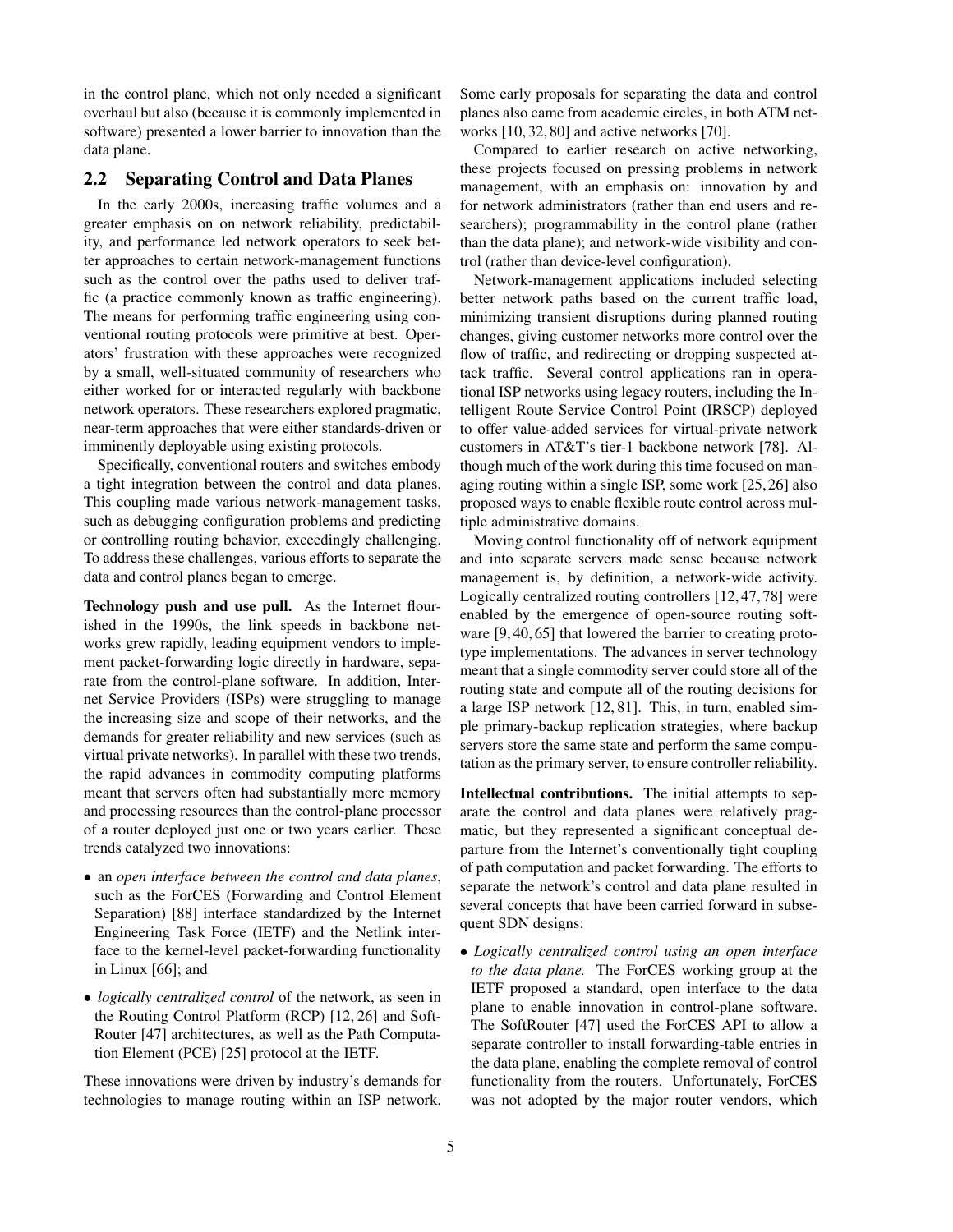hampered incremental deployment. Rather than waiting for new, open APIs to emerge, the RCP [12,26] used an *existing* standard control-plane protocol (the Border Gateway Protocol) to install forwarding-table entries in legacy routers, enabling immediate deployment. Open-Flow also faced similar backwards compatibility challenges and constraints: in particular, the initial Open-Flow specification relied on backwards compatibility with hardware capabilities of commodity switches.

• *Distributed state management.* Logically centralized route controllers faced challenges involving distributed state management. A logically centralized controller must be replicated to cope with controller failure, but replication introduces the potential for inconsistent state across replicas. Researchers explored the likely failure scenarios and consistency requirements. At least in the case of routing control, the controller replicas did not need a general state management protocol, since each replica would eventually compute the same routes (after learning the same topology and routing information) and transient disruptions during routing-protocol convergence were acceptable even with legacy protocols [12]. For better scalability, each controller instance could be responsible for a separate portion of the topology. These controller instances could then exchange routing information with each other to ensure consistent decisions [81]. The challenges of building distributed controllers would arise again several years later in the context of distributed SDN controllers [46, 56]. Distributed SDN controllers face the far more general problem of supporting *arbitrary* controller applications, requiring more sophisticated solutions for distributed state management.

Myths and misconceptions. When these new architectures were proposed, critics viewed them with healthy skepticism, often vehemently arguing that logically centralized route control would violate "fate sharing", since the controller could fail independently from the devices responsible for forwarding traffic. Many network operators and researchers viewed separating the control and data planes as an inherently bad idea, as initially there was no clear articulation of how these networks would continue to operate correctly if a controller failed. Skeptics also worried that logically centralized control moved away from the conceptually simple model of the routers achieving distributed consensus, where they all (eventually) have a common view of network state (*e.g.*, through flooding). In logically centralized control, each router has only a purely local view of the *outcome* of the route-selection process.

In fact, by the time these projects took root, even the traditional distributed routing solutions already violated these principles. Moving packet-forwarding logic

into hardware meant that a router's control-plane software could fail independently from the data plane. Similarly, distributed routing protocols adopted scaling techniques, such as OSPF areas and BGP route reflectors, where routers in one region of a network had limited visibility into the routing information in other regions. As we discuss in the next section, the separation of the control and data planes somewhat paradoxically *enabled* researchers to think more clearly about distributed state management: the decoupling of the control and data planes catalyzed the emergence of a state management layer that maintains consistent view of network state.

In search of generality. Dominant equipment vendors had little incentive to adopt standard data-plane APIs like ForCES, since open APIs could enable new entrants into the marketplace. The resulting need to rely on existing routing protocols to control the data plane imposed significant limitations on the range of applications that programmable controllers could support. Conventional IP routing protocols compute routes for destination IP address blocks, rather than providing a wider range of functionality (*e.g.*, dropping, flooding, or modifying packets) based on a wider range of header fields (*e.g.*, MAC and IP addresses, TCP and UDP port numbers), as OpenFlow does. In the end, although the industry prototypes and standardization efforts made some progress, widespread adoption remained elusive.

To broaden the vision of control and data plane separation, researchers started exploring clean-slate architectures for logically centralized control. The 4D project [35] advocated four main layers—the *data* plane (for processing packets based on configurable rules), the *discovery* plane (for collecting topology and traffic measurements), the *dissemination* plane (for installing packet-processing rules), and a *decision* plane (consisting of logically centralized controllers that convert network-level objectives into packet-handling state). Several groups proceeded to design and build systems that applied this high-level approach to new application areas [16, 87], beyond route control. In particular, the Ethane project [16] (and its direct predecessor, SANE [17]) created a logically centralized, flow-level solution for access control in enterprise networks. Ethane reduces the switches to flow tables that are populated by the controller based on high-level security policies. The Ethane project, and its operational deployment in the Stanford computer science department, set the stage for the creation of OpenFlow. In particular, the simple switch design in Ethane became the basis of the original OpenFlow API.

## 2.3 OpenFlow and Network OSes

In the mid-2000s, researchers and funding agencies gained interest in the idea of network experimentation at scale, encouraged by the success of experimental in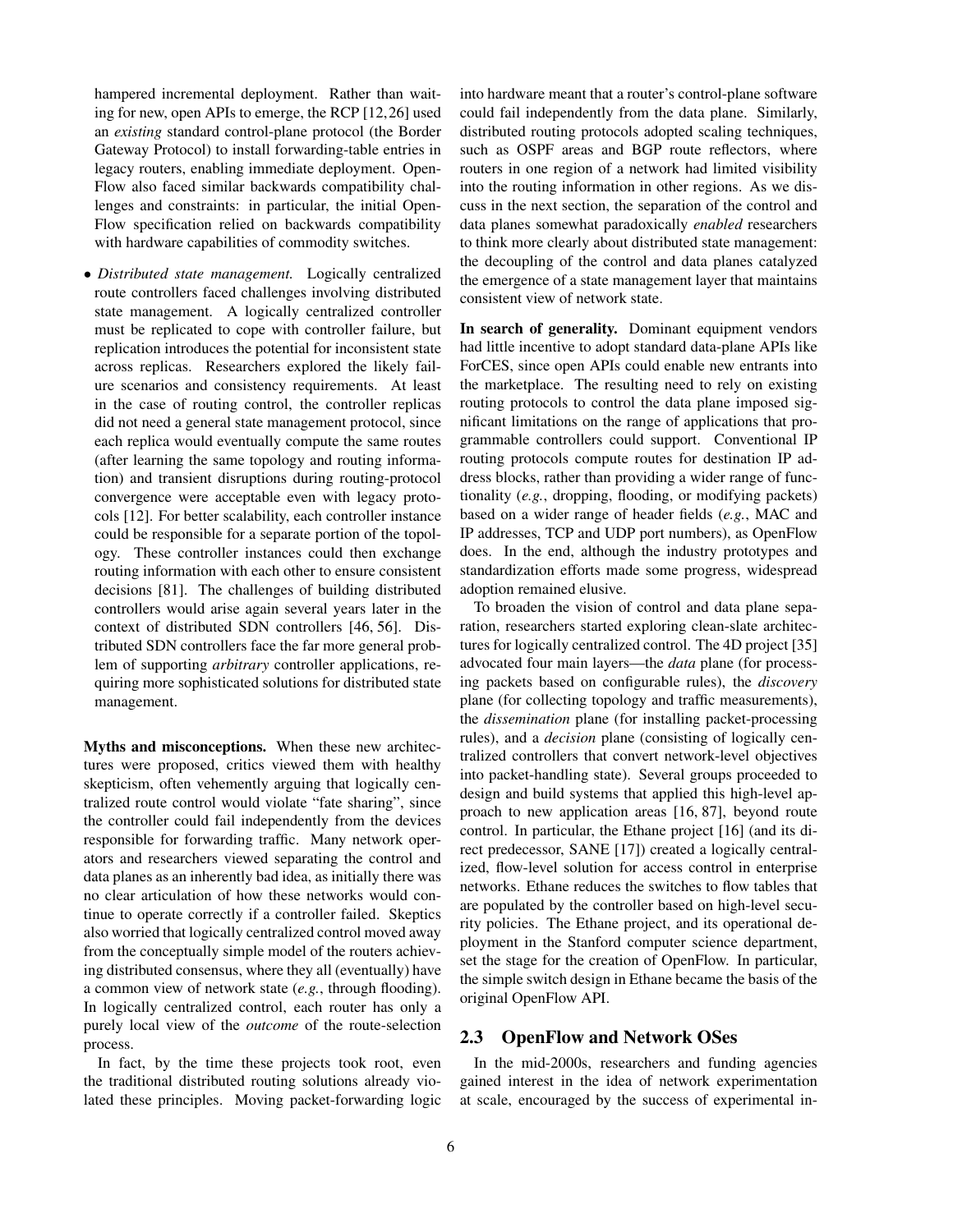frastructures (*e.g.*, PlanetLab [6] and Emulab [85]), and the availability of separate government funding for largescale "instrumentation" previously reserved for other disciplines to build expensive, shared infrastructure such as colliders and telescopes [54]. An outgrowth of this enthusiasm was the creation of the Global Environment for Networking Innovations (GENI) [33] with an NSF-funded GENI Project Office and the EU FIRE program [29]. Critics of these infrastructure-focused efforts pointed out that this large investment in infrastructure was not matched by well-conceived ideas to use it. In the midst of this, a group of researchers at Stanford created the Clean Slate Program and focused on experimentation at a more local and tractable scale: campus networks [51].

Before the emergence of OpenFlow, the ideas underlying SDN faced a tension between the vision of fully programmable networks and pragmatism that would enable real-world deployment. OpenFlow struck a balance between these two goals by enabling more functions than earlier route controllers and building on existing switch hardware, through the increasing use of merchant-silicon chipsets in commodity switches. Although relying on existing switch hardware did somewhat limit flexibility, OpenFlow was almost immediately deployable, allowing the SDN movement to be both pragmatic and bold. The creation of the OpenFlow API [51] was followed quickly by the design of controller platforms like NOX [37] that enabled the creation of many new control applications.

An OpenFlow switch has a table of packet-handling rules, where each rule has a *pattern* (that matches on bits in the packet header), a list of *actions* (*e.g.*, drop, flood, forward out a particular interface, modify a header field, or send the packet to the controller), a set of *counters* (to track the number of bytes and packets), and a *priority* (to disambiguate between rules with overlapping patterns). Upon receiving a packet, an OpenFlow switch identifies the highest-priority matching rule, performs the associated actions, and increments the counters.

Technology push and use pull. Perhaps the defining feature of OpenFlow is its adoption in industry, especially as compared with its intellectual predecessors. This success can be attributed to a perfect storm of conditions between equipment vendors, chipset designers, network operators, and networking researchers. Before OpenFlow's genesis, switch chipset vendors like Broadcom had already begun to open their APIs to allow programmers to control certain forwarding behaviors. The decision to open the chipset provided the necessary impetus to an industry that was already clamoring for more control over network devices. The availability of these chipsets also enabled a much wider range of companies to build switches, without incurring the substantial cost of designing and fabricating their own data-plane hardware.

The initial OpenFlow protocol standardized a dataplane model and a control-plane API by building on technology that switches already supported. Specifically, because network switches already supported fine-grained access control and flow monitoring, enabling OpenFlow's initial set of capabilities on switch was as easy as performing a firmware upgrade—vendors did not need to upgrade the hardware to make their switches OpenFlow-capable.

OpenFlow's initial target deployment scenario was campus networks, meeting the needs of a networking research community actively looking for ways to conduct experimental work on "clean-slate" network architectures within a research-friendly operational setting. In the late 2000s, the OpenFlow group at Stanford led an effort to deploy OpenFlow testbeds across many campuses and demonstrate the capabilities of the protocol both on a single campus network and over a wide-area backbone network spanning multiple campuses [34].

As real SDN use cases materialized on these campuses, OpenFlow began to take hold in other realms, such as data-center networks, where there was a distinct need to manage network traffic at large scales. In data centers, the cost of hiring engineers to write sophisticated control programs to run over large numbers of commodity switches proved to be more cost-effective than continuing to purchase closed, proprietary switches that could not support new features without substantial engagement with the equipment vendors. As vendors began to compete to sell both servers and switches for data centers, many smaller players in the network equipment marketplace embraced the opportunity to compete with the established router and switch vendors by supporting new capabilities like OpenFlow.

Intellectual contributions. Although OpenFlow embodied many of the principles from earlier work on the separation of control and data planes, the rise of OpenFlow offered several additional intellectual contributions:

• *Generalizing network devices and functions.* Previous work on route control focused primarily on matching traffic by destination IP prefix. In contrast, OpenFlow rules could define forwarding behavior on traffic flows based on any set of 13 different packet headers. As such, OpenFlow conceptually unified many different types of network devices that differ only in terms of which header fields they match, and which actions they perform. A router matches on destination IP prefix and forwards out a link, whereas a switch matches on source MAC address (to perform MAC learning) and destination MAC address (to forward), and either floods or forwards out a single link. Network address translators and firewalls match on the five tuple (of source and destination IP addresses and port numbers, and the transport protocol) and either rewrites address and port fields, or drops unwanted traffic. OpenFlow also generalized the rule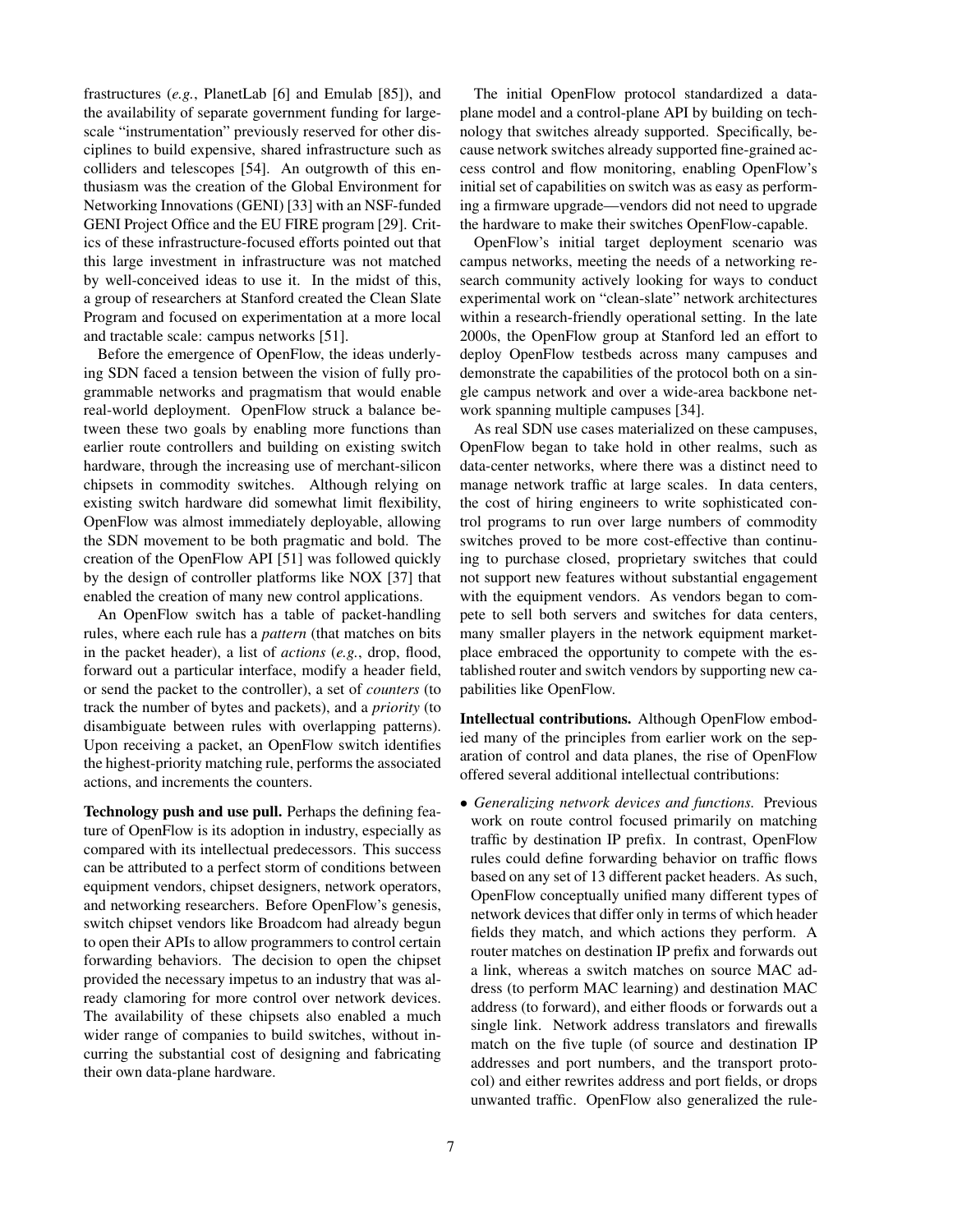installation techniques, allowing anything from *proactive* installation of coarse-grained rules (*i.e.*, with "wildcards" for many header fields) to *reactive* installation of fine-grained rules, depending on the application. Still, OpenFlow does not offer data-plane support for deep packet inspection or connection reassembly; as such, OpenFlow alone cannot efficiently enable sophisticated middlebox functionality.

- *The vision of a network operating system.* In contrast to earlier research on active networks that proposed a *node* operating system, the work on OpenFlow led to the notion of a *network* operating system [37]. A network operating system is software that abstracts the installation of state in network switches from the logic and applications that control the behavior of the network. More generally, the emergence of a network operating system offered a conceptual decomposition of network operation into three layers [46]: (1) a *data plane* with an open interface; (2) a *state management layer* that is responsible for maintaining a consistent view of network state; (3) *control logic* that performs various operations depending on its view of network state.
- *Distributed state management techniques.* Separating the control and data planes introduces new challenges concerning state management. Running multiple controllers is crucial for scalability, reliability, and performance, yet these replicas should work together to act like a single, logically centralized controller. Previous work on distributed route controllers [12, 81] only addressed these problems in the narrow context of route computation. To support arbitrary controller applications, the work on the Onix [46] controller introduced the idea of a *network information base*—a representation of the network topology and other control state shared by all controller replicas. Onix also incorporated past work in distributed systems to satisfy the state consistency and durability requirements. For example, Onix has a transactional persistent database backed by a replicated state machine for slowly-changing network state, as well as an in-memory distributed hash table for rapidly-changing state with weaker consistency requirements. More recently, the ONOS [56] system offers an open-source controller with similar functionality, using existing open-source software for maintaining consistency across distributed state and providing a network topology database to controller applications.

Myths and misconceptions. One myth concerning SDN is that the first packet of every traffic flow must go to the controller for handling. Indeed, some early systems like Ethane [16] worked this way, since they were designed to support fine-grained policies in small networks. In fact, SDN in general, and OpenFlow in particular, do not impose any assumptions about the granularity of rules or

whether the controller handles any data traffic. Some SDN applications respond only to topology changes and coarsegrained traffic statistics and update rules infrequently in response to link failures or network congestion. Other applications may send the first packet of some larger traffic aggregate to the controller, but not a packet from every TCP or UDP connection.

A second myth surrounding SDN is that the controller must be physically centralized. In fact, Onix [46] and ONOS [56] demonstrate that SDN controllers can—and should—be distributed. Wide-area deployments of SDN, as in Google's private backbone [44], have many controllers spread throughout the network.

Finally, a commonly held misconception is that SDN and OpenFlow are equivalent; in fact, OpenFlow is merely one (widely popular) instantiation of SDN principles. Different APIs could be used to control network-wide forwarding behavior; previous work that focused on routing (using BGP as an API) could be considered one instantiation of SDN, for example, and architectures from various vendors (*e.g.*, Cisco ONE and JunOS SDK) represent other instantiations of SDN that differ from OpenFlow.

In search of control programs and use cases. Despite the initial excitement surrounding SDN, it is worth recognizing that SDN is merely a tool that enables innovation in network control. SDN neither dictates how that control should be designed nor solves any particular problem. Rather, researchers and network operators now have a platform at their disposal to help address longstanding problems in managing their networks and deploying new services. Ultimately, the success and adoption of SDN depends on whether it can be used to solve pressing problems in networking that were difficult or impossible to solve with earlier protocols. SDN has already proved useful for solving problems related to network virtualization, as we describe in the next section.

#### 3. Network Virtualization

In this section, we discuss network virtualization, a prominent early "use case" for SDN. Network virtualization presents the abstraction of a network that is decoupled from the underlying physical equipment. Network virtualization allows multiple virtual networks to run over a shared infrastructure, and each virtual network can have a much simpler (more abstract) topology than the underlying physical network. For example, a Virtual Local Area Network (VLAN) provides the illusion of a single LAN spanning multiple physical subnets, and multiple VLANs can run over the same collection of switches and routers. Although network virtualization is conceptually independent of SDN, the relationship between these two technologies has become much closer in recent years.

We preface our discussion of network virtualization with three caveats. First, a complete history of network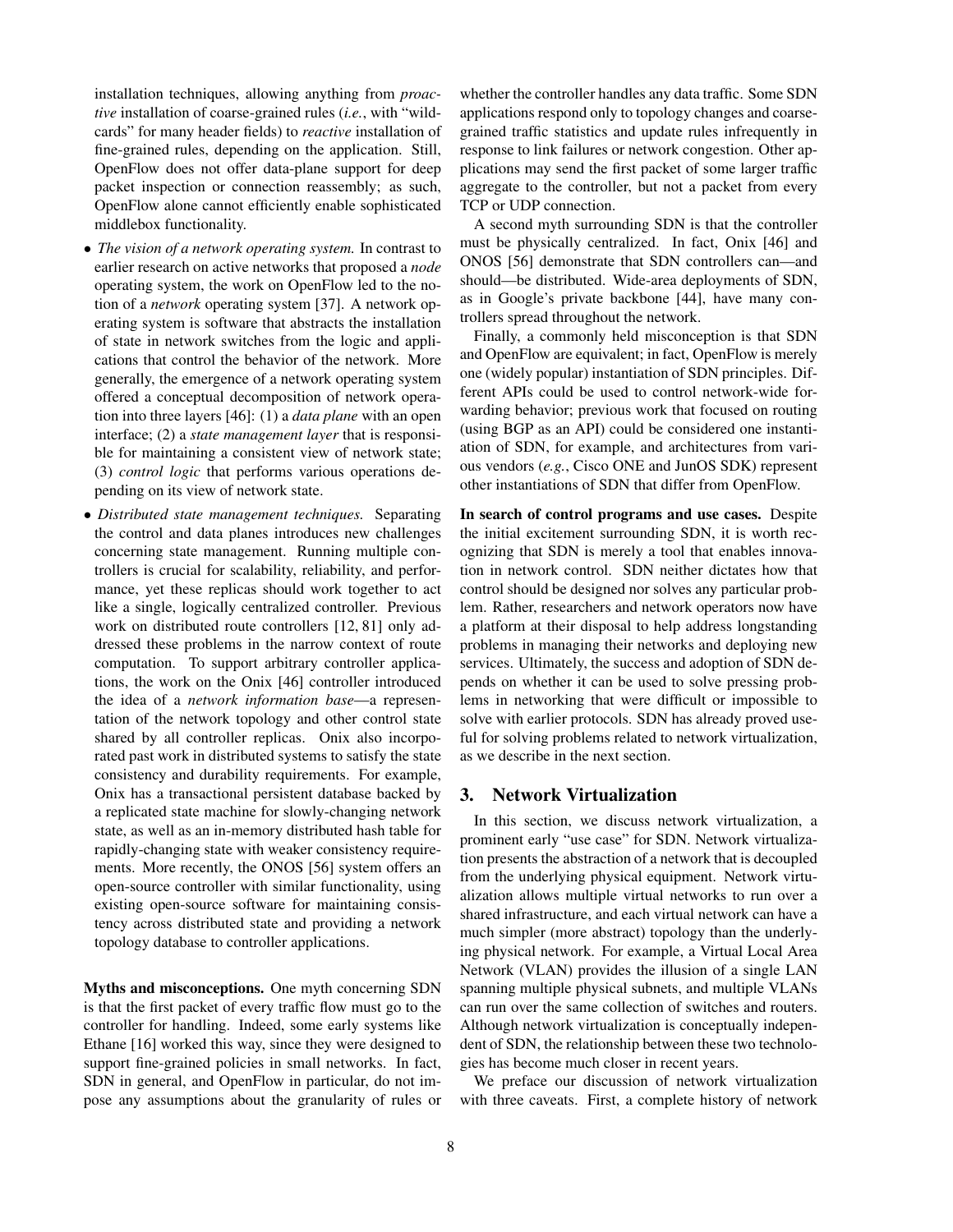virtualization would require a separate survey; we focus on developments in network virtualization that relate directly to innovations in programmable networking. Second, although network virtualization has gained prominence as a use case for SDN, the concept predates modernday SDN and has in fact evolved in parallel with programmable networking. The two technologies are in fact tightly coupled: Programmable networks often presumed mechanisms for sharing the infrastructure (across multiple tenants in a data center, administrative groups in a campus, or experiments in an experimental facility) and supporting logical network topologies that differ from the physical network, both of which are central tenets of network virtualization. Finally, we caution that a precise definition of "network virtualization" is elusive, and experts naturally disagree as to whether some of the mechanisms we discuss (*e.g.*, slicing) represent forms of network virtualization. In this article, we define the scope of network virtualization to include any technology that facilitates hosting a virtual network on an underlying physical network infrastructure.

Network Virtualization before SDN. For many years, network equipment has supported the creation of virtual networks, in the form of VLANs and virtual private networks. However, only network administrators could create these virtual networks, and these virtual networks were limited to running the existing network protocols. As such, incrementally deploying new technologies proved difficult. Instead, researchers and practitioners resorted to running *overlay* networks, where a small set of upgraded nodes use tunnels to form their own topology *on top* of a legacy network. In an overlay network, the upgraded nodes run their own control-plane protocol, and direct data traffic (and control-plane messages) to each other by encapsulating packets, sending them through the legacy network, and decapsulating them at the other end. The Mbone (for multicast) [50], the 6bone (for IPv6) [43], and the X-Bone [77] were prominent early examples.

These early overlay networks consisted of dedicated nodes that ran the special protocols, in the hope of spurring adoption of proposed enhancements to the network infrastructure. The notion of overlay networks soon expanded to include any end-host computer that installs and runs a special application, spurred by the success of early peer-to-peer file-sharing applications (*e.g.*, Napster and Gnutella). In addition to significant research on peer-to-peer protocols, the networking research community reignited research on using overlay networks as a way to improve the network infrastructure, such as the work on Resilient Overlay Networks [4], where a small collection of communicating hosts form an overlay that reacts quickly to network failures and performance problems.

In contrast to active networks, overlay networks did not require any special support from network equipment or cooperation from the Internet Service Providers, making them much easier to deploy. To lower the barrier for experimenting with overlay networks, researchers began building virtualized experimental infrastructures like PlanetLab [61] that allowed multiple researchers to run their own overlay networks over a shared and distributed collection of hosts. Interestingly, PlanetLab itself was a form of "programmable router/switch" active networking, but using a collection of servers rather than the network nodes, and offering programmers a conventional operating system (*i.e.*, Linux). These design decisions spurred adoption by the distributed-systems research community, leading to a significant increase in the role of experimentation with prototype systems in this community.

Based on the success of shared experimental platforms in fostering experimental systems research, researchers started advocating the creation of shared experimental platforms that pushed support for virtual topologies that can run custom protocols *inside* the underlying network [7,62] to enable realistic experiments to run sideby-side with operational traffic. In this model, the network equipment itself "hosts" the virtual topology, harkening back to the early Tempest architecture [79] where multiple virtual ATM networks could co-exist on the same set of physical switches [79]; the Tempest architecture even allowed switch-forwarding behavior to be defined using software controllers, foreshadowing the work on control and data-plane separation.

The GENI [33, 60] initiative took the idea of a virtualized and programmable network infrastructure to a much larger scale, building a national experimental infrastructure for research in networking and distributed systems. Moving beyond experimental infrastructure, some researchers argued that network virtualization could form the basis of a future Internet that enables multiple network architectures to coexist at the same time (each optimized for different applications or requirements, or run by different business entities), and evolve over time to meet changing needs [27, 62, 73, 89].

Relationship of Network Virtualization to SDN. Network virtualization (an abstraction of the physical network in terms of a logical network) clearly does not require SDN. Similarly, SDN (the separation of a logically centralized control plane from the underlying data plane) does not imply network virtualization. Interestingly, however, a symbiosis between network virtualization and SDN has emerged, which has begun to catalyze several new research areas. SDN and network virtualization relate in three main ways:

• *SDN as an enabling technology for network virtualization.* Cloud computing brought network virtualization to prominence, because cloud providers need a way to allow multiple customers (or "tenants") to share the same network infrastructure. Nicira's Network Virtualization Platform (NVP) [53] offers this abstraction without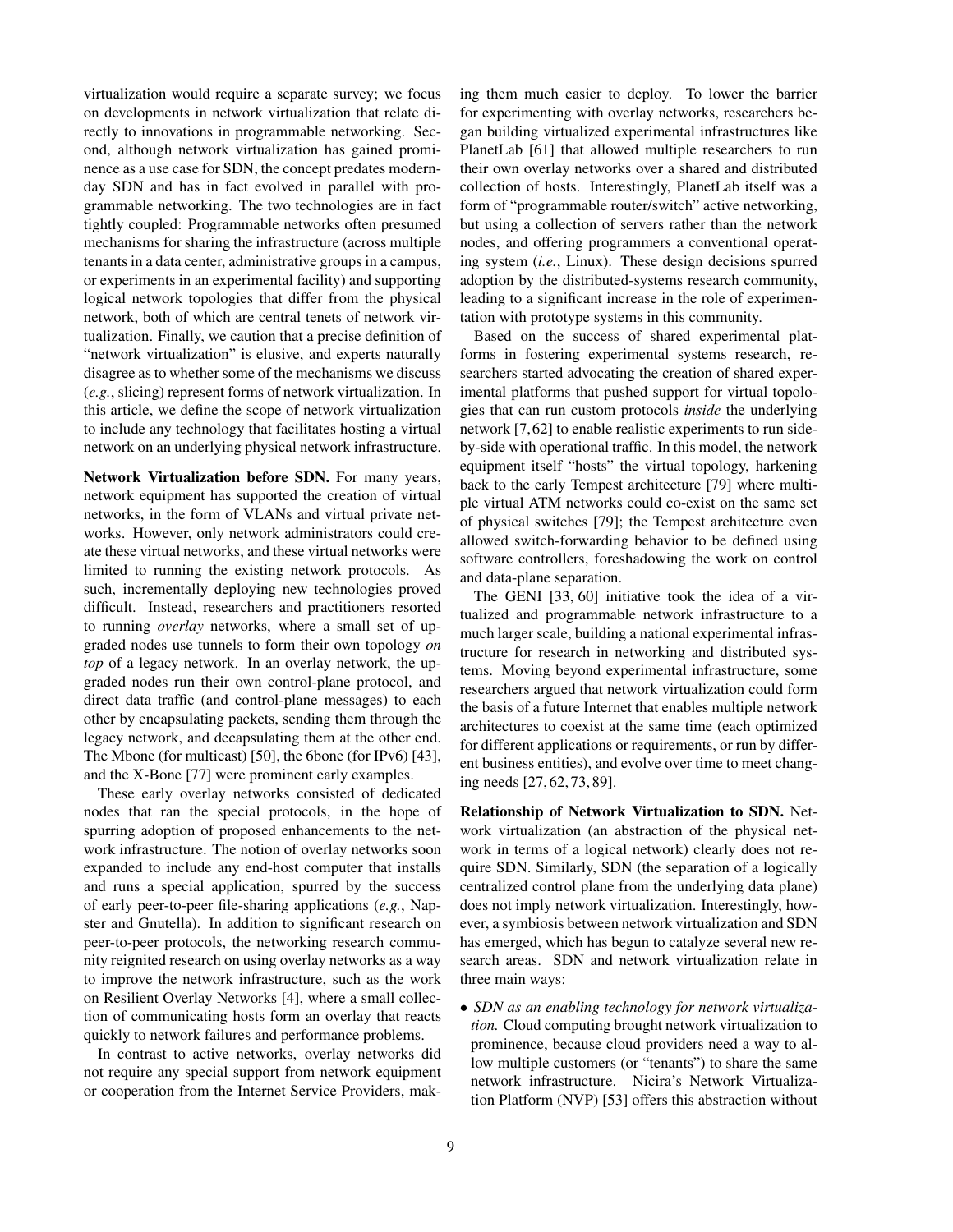requiring any support from the underlying networking hardware. The solution is use overlay networking to provide each tenant with the abstraction of a single switch connecting all of its virtual machines. Yet, in contrast to previous work on overlay networks, each overlay node is a actually an extension of the physical network—a software switch (like Open vSwitch [57,63]) that encapsulates traffic destined to virtual machines running on other servers. A logically centralized controller installs the rules in these virtual switches to control how packets are encapsulated, and updates these rules when virtual machines move to new locations.

- *Network virtualization for evaluating and testing SDNs.* The ability to decouple an SDN control application from the underlying data plane makes it possible to test and evaluate SDN control applications in a virtual environment before the application is deployed on an operational network. Mininet [41, 48] uses process-based virtualization to run multiple virtual OpenFlow switches, end hosts, and SDN controllers—each as a single process on the same physical (or virtual) machine. The use of process-based virtualization allows Mininet to emulate a network with hundreds of hosts and switches on a single machine. In such an environment, a researcher or network operator can develop control logic and easily test it on a full-scale emulation of the production data plane; once the control plane has been evaluated, tested, and debugged, it can then be deployed on the real production network.
- *Virtualizing ("slicing") an SDN.* In conventional networks, virtualizing a router or switch is complicated, because each virtual component needs to run own instance of control-plane software. In contrast, virtualizing a "dumb" SDN switch is much simpler. The FlowVisor [68] system enables a campus to support a testbed for networking research on top of the same physical equipment that carries the production traffic. The main idea is to divide traffic flow space into "slices" (a concept introduced in earlier work on PlanetLab [61]), where each slice has a share of network resources and is managed by a different SDN controller. FlowVisor runs as a hypervisor, speaking OpenFlow to each of the SDN controllers and to the underlying switches. Recent work has proposed slicing control of home networks, to allow different third-party service providers (*e.g.*, smart grid operators) to deploy services on the network without having to install their own infrastructure [89]. More recent work proposes ways to present each "slice" of a software-defined network with its own logical topology [1, 22] and address space [1].

Myths and misconceptions. People often refer to supposed "benefits of SDN"—such as amortizing the cost of physical resources or dynamically reconfiguring networks in multi-tenant environments—that actually come from network virtualization. Although SDN facilitates network virtualization and may thus make some of these functions easier to realize, it is important to recognize that the capabilities that SDN offers (*i.e.*, the separation of data and control plane, abstractions for distributed network state) do not directly provide these benefits.

Exploring a broader range of use cases. Although SDN has enjoyed some early practical successes and certainly offers much-needed technologies in support of the specific use case of network virtualization, more work is needed both to improve the existing infrastructure and to explore SDN's potential to solve problems for a much broader set of use cases. Although early SDN deployments focused on university campuses [34], data centers [53], and private backbones [44], recent work explores applications and extensions of SDN to a broader range of network settings, including home networks, enterprise networks, Internet exchange points, cellular core networks, cellular and WiFi radio access networks, and joint management of end-host applications and the network. Each of these settings introduces many new opportunities and challenges that the community will explore in the years ahead.

## 4. Conclusion

This paper has offered an intellectual history of programmable networks. The idea of a programmable network initially took shape as active networking, which espoused many of the same visions as SDN, but lacked both a clear use case and an incremental deployment path. After the era of active networking research projects, the pendulum swung from vision to pragmatism, in the form of separating the data and control plane to make the network easier to manage. This work focused primarily on better ways to route network traffic—a much narrower vision than previous work on active networking.

Ultimately, the work on OpenFlow and network operating systems struck the right balance between vision and pragmatism. This work advocated network-wide control for a wide range of applications, yet relied only on the existing capabilities of switch chipsets. Backwards compatibility with existing switch hardware appealed to many equipment vendors clamoring to compete in the growing market in data-center networks. The balance of a broad, clear vision with a pragmatic strategy for widespread adoption gained traction when SDN found a compelling use case in network virtualization.

As SDN continues to develop, we believe that history has important lessons to tell. First, SDN technologies will live or die based on "use pulls". Although SDN is often heralded as the solution to all networking problems, it is worth remembering that SDN is just a *tool* for solving network-management problems more easily. SDN merely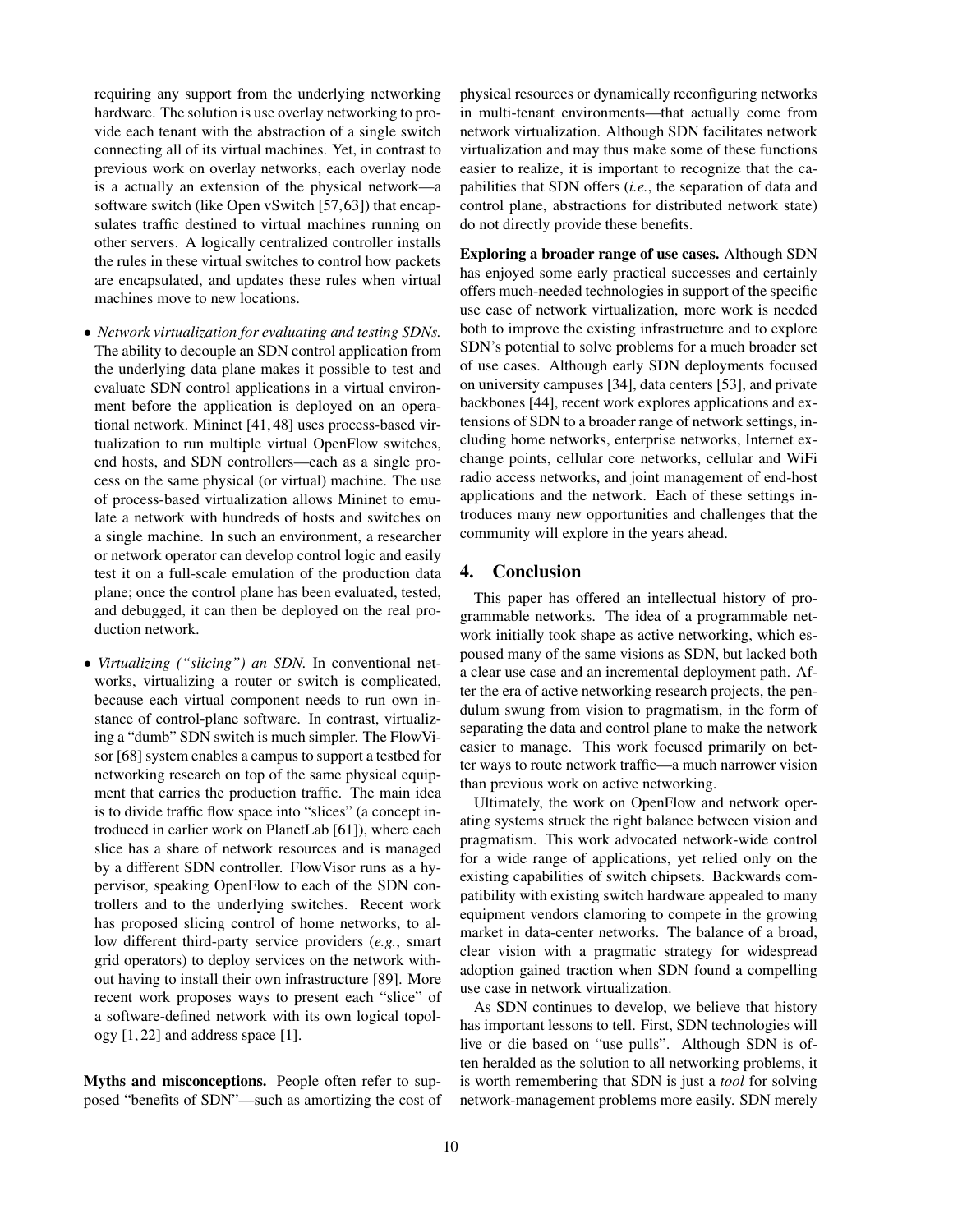places the power in our hands to develop new applications and solutions to longstanding problems. In this respect, our work is just beginning. If the past is any indication, the development of these new technologies will require innovation on multiple timescales, from long-term bold visions (such as active networking) to near-term creative problem solving (such as the operationally focused work on separating the control and data planes).

Second, we caution that the balance between vision and pragmatism remains tenuous. The bold vision of SDN advocates a wide variety of control applications; yet, Open-Flow's control over the data plane is confined to primitive match-action operations on packet-header fields. We should remember that the initial design of OpenFlow was driven by the desire for rapid adoption, not first principles. Supporting a wide range of network services would require much more sophisticated ways to analyze and manipulate traffic (*e.g.*, deep-packet inspection, and compression, encryption, and transcoding of packets), using commodity servers (*e.g.*, x86 machines) or programmable hardware (*e.g.*, FPGAs, network processors, and GPUs), or both. Interestingly, the renewed interest in more sophisticated data-plane functionality, such as Network Functions Virtualization, harkens back to the earlier work on active networking, bringing our story full circle.

Maintaining SDN's bold vision requires us to continue thinking "out of the box" about the best ways to program the network, without being constrained by the limitations of current technologies. Rather than simply designing SDN applications with the current OpenFlow protocols in mind, we should think about what kind of control we want to have over the data plane, and balance that vision with a pragmatic strategy for deployment.

## Acknowledgments

We thank Mostafa Ammar, Ken Calvert, Martin Casado, Russ Clark, Jon Crowcroft, Ian Leslie, Larry Peterson, Nick McKeown, Vyas Sekar, Jonathan Smith, Kobus van der Merwe, and David Wetherall for detailed comments, feedback, insights, and perspectives on this article.

#### **REFERENCES**

- [1] A. Al-Shabibi. Programmable virtual networks: From network slicing to network virtualization, July 2013. http://www. slideshare.net/nvirters/virt-july2013meetup.
- [2] D. Alexander, W. Arbaugh, A. Keromytis, and J. Smith. Secure active network environment archtiecture: Realization in SwitchWare. *IEEE Network Magazine*, pages 37–45, May 1998.
- [3] D. S. Alexander, W. A. Arbaugh, M. W. Hicks, P. Kakkar, A. D. Keromytis, J. T. Moore, C. A. Gunter, S. M. Nettles, and J. M. Smith. The SwitchWare active network architecture. *IEEE Network*, 12(3):29–36, 1998.
- [4] D. G. Andersen, H. Balakrishnan, M. F. Kaashoek, and R. Morris. Resilient Overlay Networks. In *Proc. 18th ACM Symposium on Operating Systems Principles (SOSP)*, pages 131–145, Banff, Canada, Oct. 2001.
- [5] B. Anwer, M. Motiwala, M. bin Tariq, and N. Feamster. SwitchBlade: A Platform for Rapid Deployment of Network

Protocols on Programmable Hardware. In *Proc. ACM SIGCOMM*, New Delhi, India, Aug. 2010.

- [6] A. Bavier, M. Bowman, D. Culler, B. Chun, S. Karlin, S. Muir, L. Peterson, T. Roscoe, T. Spalink, and M. Wawrzoniak. Operating System Support for Planetary-Scale Network Services. In *Proc. First Symposium on Networked Systems Design and Implementation (NSDI)*, San Francisco, CA, Mar. 2004.
- [7] A. Bavier, N. Feamster, M. Huang, L. Peterson, and J. Rexford. In VINI Veritas: Realistic and Controlled Network Experimentation. In *Proc. ACM SIGCOMM*, Pisa, Italy, Aug. 2006.
- [8] S. Bhattacharjee, K. Calvert, and E. Zegura. An architecture for active networks. In *High Performance Networking*, 1997.
- [9] BIRD Internet routing daemon. http://bird.network.cz/.
- [10] J. Biswas, A. A. Lazar, J.-F. Huard, K. Lim, S. Mahjoub, L.-F. Pau, M. Suzuki, S. Torstensson, W. Wang, and S. Weinstein. The ieee p1520 standards initiative for programmable network interfaces. *Communications Magazine, IEEE*, 36(10):64–70, 1998.
- [11] P. Bosshart, G. Gibb, H. Kim, G. Varghese, N. McKeown, M. Izzard, F. Mujica, and M. Horowitz. Forwarding metamorphosis: Fast programmable match-action processing in hardware for SDN. In *ACM SIGCOMM*, Aug. 2013.
- [12] M. Caesar, N. Feamster, J. Rexford, A. Shaikh, and J. van der Merwe. Design and implementation of a routing control platform. In *Proc. 2nd USENIX NSDI*, Boston, MA, May 2005.
- [13] K. Calvert. An architectural framework for active networks (v1.0). http://protocols.netlab.uky.edu/calvert/arch-latest.ps.
- [14] K. Calvert. Reflections on network architecture: An active networking perspective. *ACM SIGCOMM Computer Communications Review*, 36(2):27–30, 2006.
- [15] K. Calvert, S. Bhattacharjee, E. Zegura, and J. Sterbenz. Directions in active networks. *IEEE Communications Magazine*, pages 72–78, October 1998.
- [16] M. Casado, M. J. Freedman, J. Pettit, J. Luo, N. McKeown, and S. Shenker. Ethane: Taking control of the enterprise. In *ACM SIGCOMM '07*, 2007.
- [17] M. Casado, T. Garfinkel, M. Freedman, A. Akella, D. Boneh, N. McKeown, and S. Shenker. SANE: A protection architecure for enterprise networks. In *Proc. 15th USENIX Security Symposium*, Vancouver, BC, Canada, Aug. 2006.
- [18] B. Chun, D. Culler, T. Roscoe, A. Bavier, L. Peterson, M. Wawrzoniak, and M. Bowman. Planetlab: an overlay testbed for broad-coverage services. *ACM SIGCOMM Computer Communication Review*, 33(3):3–12, 2003.
- [19] M. Ciosi et al. Network functions virtualization. Technical report, ETSI, Darmstadt, Germany, Oct. 2012. http: //portal.etsi.org/NFV/NFV\_White\_Paper.pdf.
- [20] S. da Silva, Y. Yemini, and D. Florissi. The NetScript active network system. *IEEE Journal on Selected Areas in Communications*, 19(3):538–551, 2001.
- [21] M. Dobrescu, N. Egi, K. Argyraki, B.-G. Chun, K. Fall, G. Iannaccone, A. Knies, M. Manesh, and S. Ratnasamy. RouteBricks: Exploiting parallelism to scale software routers. In *Proc. 22nd ACM Symposium on Operating Systems Principles (SOSP)*, Big Sky, MT, Oct. 2009.
- [22] D. Drutskoy, E. Keller, and J. Rexford. Scalable network virtualization in software-defined networks. *IEEE Internet Computing*, March/April 2013.
- [23] D. Erickson. The Beacon OpenFlow controller. In *Proc. HotSDN*, Aug. 2013.
- [24] D. Erickson et al. A demonstration of virtual machine mobility in an OpenFlow network, Aug. 2008. Demo at *ACM SIGCOMM*.
- [25] A. Farrel, J. Vasseur, and J. Ash. *A Path Computation Element (PCE)-Based Architecture*. Internet Engineering Task Force, Aug. 2006. RFC 4655.
- [26] N. Feamster, H. Balakrishnan, J. Rexford, A. Shaikh, and K. van der Merwe. The case for separating routing from routers. In *ACM SIGCOMM Workshop on Future Directions in Network Architecture*, Portland, OR, Sept. 2004.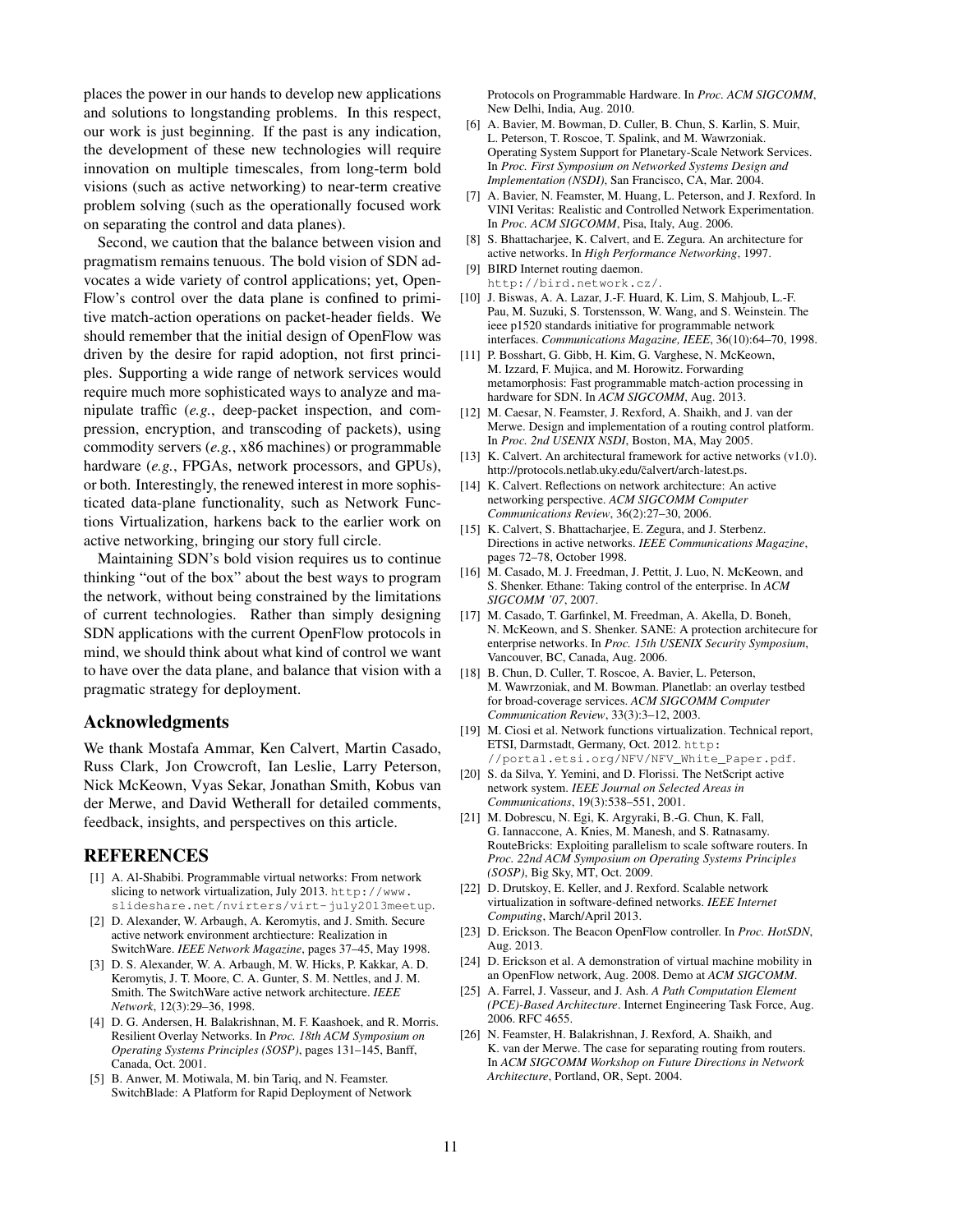- [27] N. Feamster, L. Gao, and J. Rexford. How to lease the Internet in your spare time. *ACM SIGCOMM Computer Communications Review*, 37(1):61–64, 2007.
- [28] NSF Future Internet Design. http://www.nets-find.net/.
- [29] EU Future Internet Research and Experimentation Initiative. http://www.ict-fire.eu/.
- [30] Floodlight OpenFlow Controller.
- http://floodlight.openflowhub.org/. [31] FlowVisor. http://www.openflowswitch.org/wk/ index.php/FlowVisor.
- [32] A. Fraser. Datakit–A Modular Network for Synchronous and Asynchronous Traffic. In *Proc. Int. Conf. on Communications*, 1980.
- [33] GENI: Global Environment for Network Innovations. http://www.geni.net/.
- [34] GENI. Campus OpenFlow topology, 2011. http://groups. geni.net/geni/wiki/OpenFlow/CampusTopology.
- [35] A. Greenberg, G. Hjalmtysson, D. A. Maltz, A. Myers, J. Rexford, G. Xie, H. Yan, J. Zhan, and H. Zhang. A clean slate 4D approach to network control and management. *ACM SIGCOMM Computer Communications Review*, 35(5):41–54, 2005.
- [36] K. Greene. TR10: Software-defined networking. *MIT Technology Review*, March/April 2009. http://www2.technologyreview.com/article/ 412194/tr10-software-defined-networking/.
- [37] N. Gude, T. Koponen, J. Pettit, B. Pfaff, M. Casado, N. McKeown, and S. Shenker. NOX: Towards an operating system for networks. *ACM SIGCOMM Computer Communication Review*, 38(3):105–110, July 2008.
- [38] S. Han, K. Jang, K. Park, and S. Moon. PacketShader: a GPU-accelerated software router. In *Proc. ACM SIGCOMM*, New Delhi, India, Aug. 2010.
- [39] N. Handigol, M. Flajslik, S. Seetharaman, N. McKeown, and R. Johari. Aster\*x: Load-balancing as a network primitive. In *ACLD '10: Architectural Concerns in Large Datacenters*, 2010.
- [40] M. Handley, E. Kohler, A. Ghosh, O. Hodson, and P. Radoslavov. Designing extensible IP router software. In *Proc. Networked Systems Design and Implementation*, May 2005.
- [41] B. Heller, N. Handigol, V. Jeyakumar, B. Lantz, and N. McKeown. Reproducible network experiments using container based emulation. In *Proc. ACM CoNEXT*, Dec. 2012.
- [42] B. Heller, S. Seetharaman, P. Mahadevan, Y. Yiakoumis, P. Sharma, S. Banerjee, and N. McKeown. ElasticTree: Saving energy in data center networks. Apr. 2010.
- [43] R. Hinden and J. Postel. *IPv6 Testing Address Allocation*. Internet Engineering Task Force, January 1996. RFC 1897, obsoleted by RFC 2471 on "6bone Phaseout".
- [44] S. Jain, A. Kumar, S. Mandal, J. Ong, L. Poutievski, A. Singh, S. Venkata, J. Wanderer, J. Zhou, M. Zhu, J. Zolla, U. Hlzle, S. Stuart, and A. Vahdat. B4: Experience with a globally deployed software defined WAN. In *ACM SIGCOMM*, Aug. 2013.
- [45] E. Kohler, R. Morris, B. Chen, J. Jannotti, and M. F. Kaashoek. The Click modular router. *ACM Transactions on Computer Systems*, 18(3):263–297, Aug. 2000.
- [46] T. Koponen, M. Casado, N. Gude, J. Stribling, L. Poutievski, M. Zhu, R. Ramanathan, Y. Iwata, H. Inoue, T. Hama, and S. Shenker. Onix: A distributed control platform for large-scale production networks. In *OSDI*, volume 10, pages 1–6, 2010.
- [47] T. V. Lakshman, T. Nandagopal, R. Ramjee, K. Sabnani, and T. Woo. The SoftRouter Architecture. In *Proc. 3nd ACM Workshop on Hot Topics in Networks (Hotnets-III)*, San Diego, CA, Nov. 2004.
- [48] B. Lantz, B. Heller, and N. McKeown. A network in a laptop: Rapid prototyping for software-defined networks (at scale!). In *Proc. HotNets*, Oct. 2010.
- [49] J. Lockwood, N. McKeown, G. Watson, G. Gibb, P. Hartke, J. Naous, R. Raghuraman, and J. Luo. NetFPGA: An open platform for gigabit-rate network switching and routing. In *IEEE International Conference on Microelectronic Systems Education*, pages 160–161, 2007.
- [50] M. R. Macedonia and D. P. Brutzman. Mbone provides audio and video across the internet. *Computer*, 27(4):30–36, 1994.
- [51] N. McKeown, T. Anderson, H. Balakrishnan, G. Parulkar, L. Peterson, J. Rexford, S. Shenker, and J. Turner. OpenFlow: Enabling innovation in campus networks. *ACM SIGCOMM Computer Communications Review*, Apr. 2008.
- [52] A. Nayak, A. Reimers, N. Feamster, and R. Clark. Resonance: Dynamic access control in enterprise networks. In *Proc. Workshop: Research on Enterprise Networking*, Barcelona, Spain, Aug. 2009.
- [53] Nicira. It's time to virtualize the network, 2012. http://nicira.com/en/ network-virtualization-platform.
- [54] NSF Guidelines for Planning and Managing the Major Research Equipment and Facilities Construction (MREFC) Account. http://www.nsf.gov/bfa/docs/ mrefcguidelines1206.pdf, Nov. 2005.
- [55] Open Networking Foundation. https://www.opennetworking.org/.
- [56] ON.Lab. ONOS: Open network operating system, 2013. http://tinyurl.com/pjs9eyw.
- [57] Open vSwitch. openvswitch.org.
- [58] Open Daylight. http://www.opendaylight.org/.
- [59] L. Peterson, T. Anderson, D. Blumenthal, D. Casey, D. Clark, D. Estrin, J. Evans, D. Raychaudhuri, M. Reiter, J. Rexford, S. Shenker, and J. Wroclawski. GENI design principles. *IEEE Computer*, 39(9):102–105, 2006.
- [60] L. Peterson, T. Anderson, D. Blumenthal, D. Casey, D. Clark, D. Estrin, J. Evans, D. Raychaudhuri, M. Reiter, J. Rexford, S. Shenker, and J. Wroclawski. GENI design principles. *IEEE Computer*, Sept. 2006.
- [61] L. Peterson, T. Anderson, D. Culler, and T. Roscoe. A blueprint for introducing disruptive technology into the Internet. In *Proc. 1st ACM Workshop on Hot Topics in Networks (Hotnets-I)*, Princeton, NJ, Oct. 2002.
- [62] L. Peterson, S. Shenker, and J. Turner. Overcoming the Internet impasse through virtualization. In *Proc. 3nd ACM Workshop on Hot Topics in Networks (Hotnets-III)*, San Diego, CA, Nov. 2004.
- [63] B. Pfaff, J. Pettit, K. Amidon, M. Casado, T. Koponen, and S. Shenker. Extending networking into the virtualization layer. In *Proc. HotNets*, Oct. 2009.
- [64] POX. http://www.noxrepo.org/pox/about-pox/.
- [65] Quagga software routing suite. http://www.quagga.net/.
- [66] J. Salim, H. Khosravi, A. Kleen, and A. Kuznetsov. *Linux Netlink as an IP Services Protocol*. Internet Engineering Task Force, July 2003. RFC 3549.
- [67] B. Schwartz, A. W. Jackson, W. T. Strayer, W. Zhou, R. D. Rockwell, and C. Partridge. Smart packets for active networks. In *IEEE Conference on Open Architectures and Network Programming*, pages 90–97. IEEE, 1999.
- [68] R. Sherwood, G. Gibb, K.-K. Yap, G. Appenzeller, M. Casado, N. McKeown, and G. Parulkar. Can the production network be the testbed? In *Proc. 9th USENIX OSDI*, Vancouver, Canada, Oct. 2010.
- [69] J. Smith et al. SwitchWare: Accelerating network evolution. Technical Report MS-CIS-96-38, CIS Department, University of Pennsylvania, 1996.
- [70] J. M. Smith, K. L. Calvert, S. L. Murphy, H. K. Orman, and L. L. Peterson. Activating networks: A progress report. 32(4):32–41, Apr. 1999.
- [71] J. M. Smith and S. M. Nettles. Active networking: One view of the past, present, and future. *IEEE Transactions on Systems, Man, and Cybernetics: Part C: Applications and Reviews*, 34(1), February 2004.
- [72] T. Spalink, S. Karlin, L. Peterson, and Y. Gottlieb. Building a robust software-based router using network processors. In *Proc. SOSP*, Dec. 2001.
- [73] D. Taylor and J. Turner. Diversifying the Internet. In *Proc. IEEE GLOBECOM*, Nov. 2005.